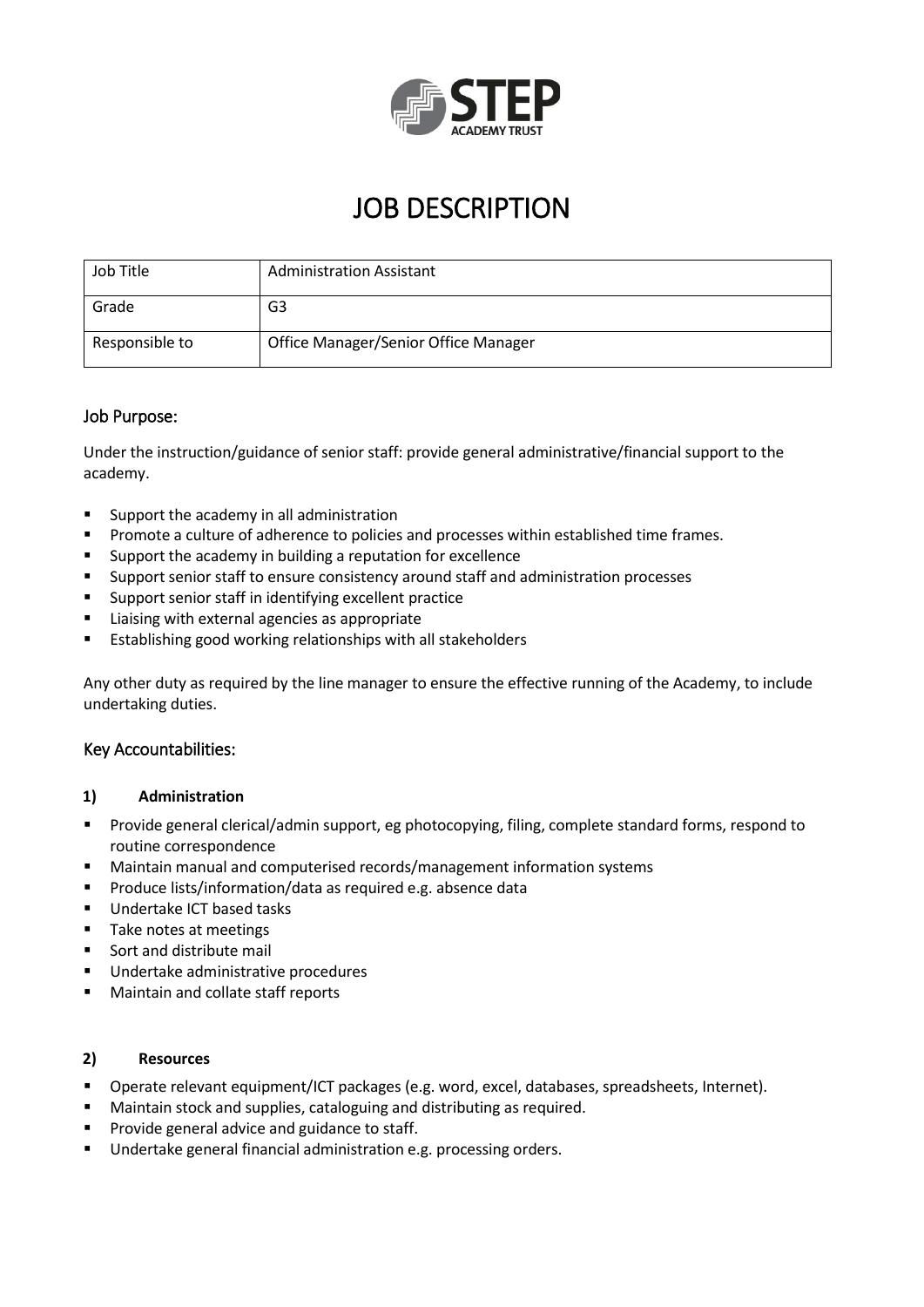### **3) Responsibilities**

- Be aware of and comply with policies and procedures relating to child protection, health, safety and security, confidentiality and data protection, reporting all concerns to an appropriate person.
- Be aware of and support difference and ensure equal opportunities for all.
- Contribute to the overall ethos/work/aims of the Trust.
- Appreciate and support the role of other professionals.
- Attend and participate in relevant meetings as required.
- **Participate in training and other learning activities and performance development as required.**

## Safeguarding commitment

STEP Academy Trust is committed to safeguarding and promoting the welfare of children and young people and expects all staff and volunteers to share this commitment. An enhanced DBS check is required for this post.

### Personal Development

Maintain a commitment to your own professional development. Be aware of changing employment legislation, new developments and innovations through the use of publications, internet and other resources. Stay informed about relevant changes and emerging themes within the sector.

### Commitment to Equality and anti-racism

STEP Academy Trust has a strong commitment to achieving equality of opportunity in its services to the community and in the employment of people. It expects all employees to understand, comply with and to promote its policies in their own work, to undertake any appropriate training and to challenge racism, prejudice and discrimination.

### Commitment to Diversity

Take individual and collective professional responsibility for championing the Trust's anti-racism agenda and proactively implementing initiatives which secure equality of access and outcomes. Also to commit to continually developing personal understanding of diversity.

#### Green Statement

Seek opportunities for contributing to sustainable development of the Trust, in accordance with the Trust's Green Commitment. In particular, demonstrate good environmental practice such as energy efficiency, use of sustainable materials, sustainable transport, recycling and waste reduction.

#### Data Protection

To be aware of the Trust's responsibilities under the Data Protection Act 2018 and GDPR and ensure compliance.

# Confidentiality

You are expected to treat all information acquired through your employment, both formally and informally, in strict confidence.

#### Health & Safety

Every employee is responsible for their own Health & Safety, as well as that of colleagues, service users and the public. Employees should co-operate with management, follow established systems of work, use protective equipment where necessary and report defectives and hazards to management.

The post holder may be required to perform other than these duties given in the job description. The particular duties and responsibilities attached to posts may vary from time to time without changing the general character of the duties or the level of responsibility. The job description is not a comprehensive statement of duties but sets out the main expectations of the Trust.